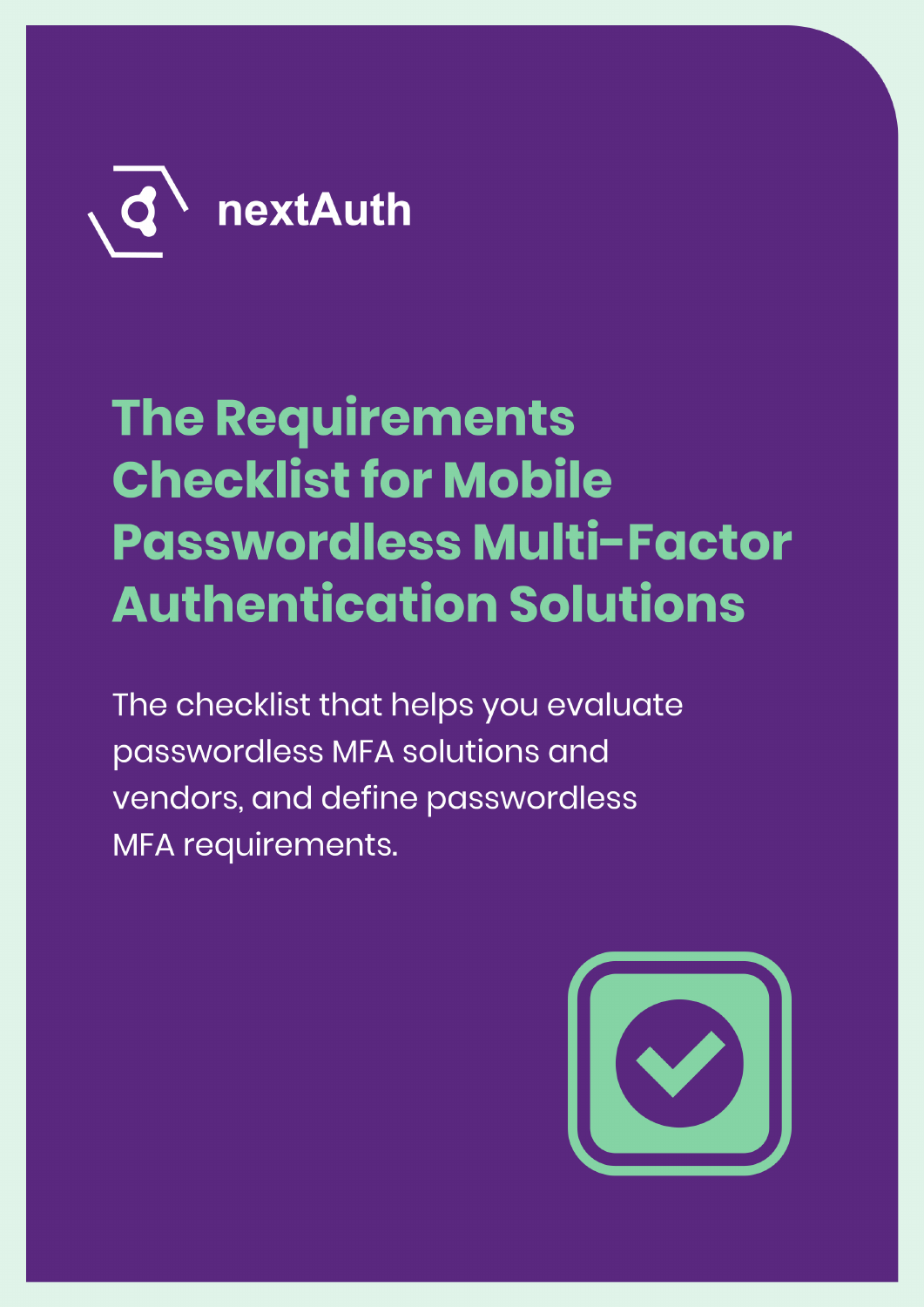# **SECURITY IMPACT**

### **Does the solution exclude the use of passwords, not even as a fallback method?**

Plenty of so-called passwordless authentication solutions do require a backup password. 81% of data breaches are due to compromised password credentials.



# **The solution does not require the user to enter a username and codes.**

Username and codes make the solution more susceptible to social engineering like, e.g., phishing.



### **Does the solution use factors from two or more categories (possession, inherence and knowledge)?**

Having two or more factors from the same category does not provide multi-factor authentication (MFA).



**Can multi-factor requirements dynamically be changed, e.g., depending on the authentication context?**

**Does the solution provide strong proof of a user login or signature, that holds up to a third party, i.e. does it guarantee non-repudiation?** 

Non-repudiation ensures that users can't deny approving an authentication or signature. It provides proof of authentication/signing that holds up to a third party.

**Does the solution provide strong proof that the rightful user logged in or signed a transaction, i.e. does the solution provide proof that the rightful user used the mobile device to perform those acts?** 

**Can the registration be restricted, e.g., one-time usage, restricted in time?** This is notably not the case with many One Time Password (OTP) apps where the registration QR code simply contains the symmetric key necessary for

generating the OTPs.



**If the solution can be used offline, can the usage be restricted in a configurable way?** Providing offline usage limits the security mechanisms that can be used and will weaken the security of the default mechanism. Offline usage should be limited to cases where it is indispensable. At the very least, you should be able to tell if the solution was used in an online or offline way.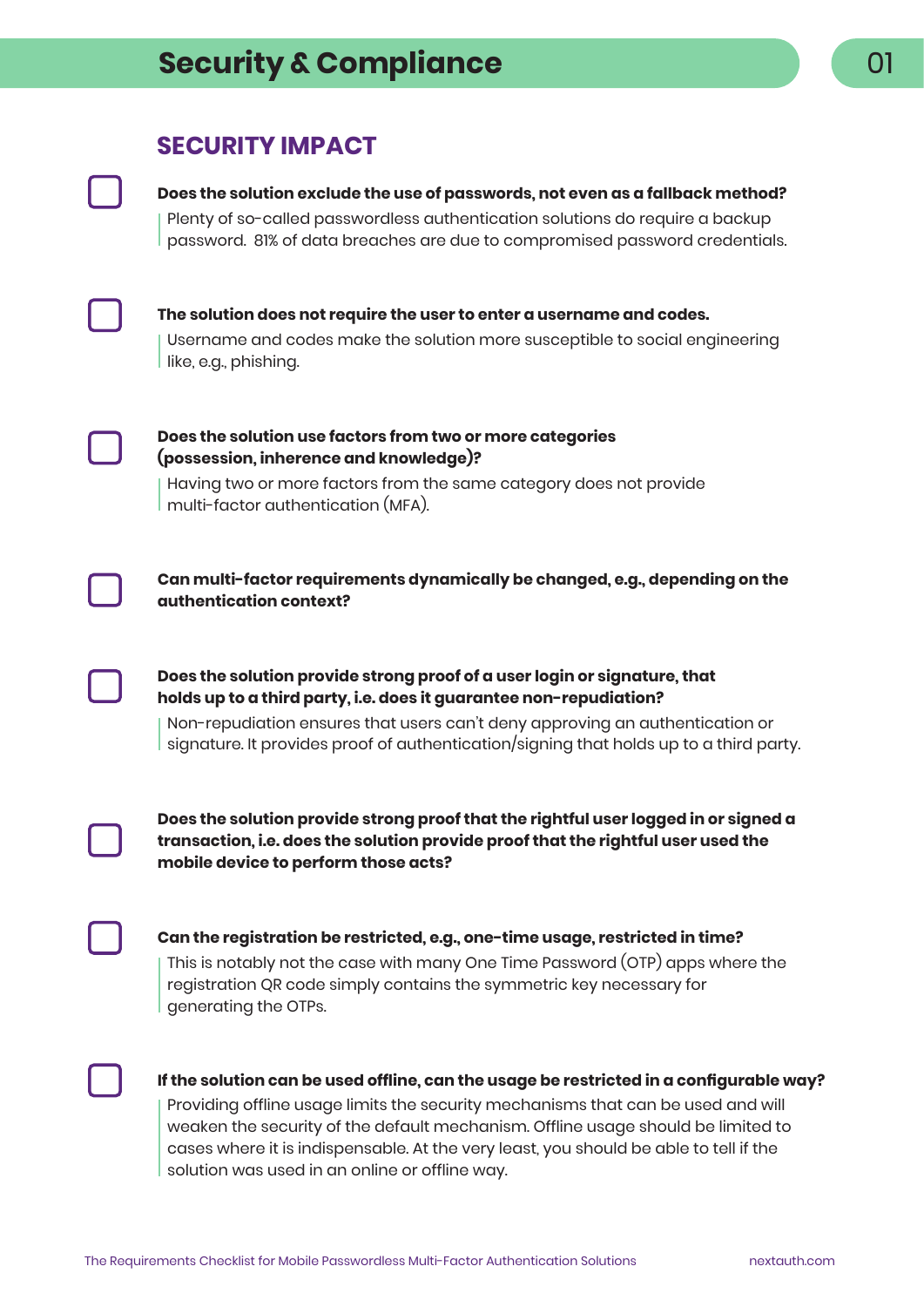### **Authentication factors**

#### **Is the verification of each authentication factor done in zero-knowledge?**

Authentication data (PINs, passwords, biometric samples, symmetric cryptographic keys, private cryptographic keys ...) shouldn't be stored on any server, nor should the server learn this data during the authentication process. Learning authentication data could enable an attacker to impersonate the user. If authentication data is stored on servers, you'll need specific security hardware and the necessary processes to ensure that this data is only known inside this secure hardware.



#### **The solution does not rely on SMS, phone calls or email as a possession factor.**

SMS, phone calls, and email are insecure communication channels and thus only provide a fragile form of possession.

#### **Does the solution rely on cryptography for the possession factor?**

A challenge-response pattern based on cryptographic keys establishes a strong form of possession, as the actual authentication factor (i.e., a cryptographic key) is not sent over during authentication. This is not the case with cached passwords or tokens. These are simply sent to the backend for verification and could thus be intercepted and copied.

**If so, is the cryptographic key material generated on the mobile device?**

#### **Do you know the level of brute-force security offered? What is the level of security?**

Brute-force security is usually expressed in bits and determines if an attacker can get «lucky» by guessing the correct response without knowing the cryptographic keys. This level also impacts the proof value of an authentication. Twenty bit corresponds to a probability of 1 in a million  $(2^{20})$  of being right (6 digit OTP). If the solution offers at least 128-bit of brute-force security, it guarantees protection from all practical brute-force attacks.

#### **Can the vendor guarantee that the solution does not rely on OTPs or OCRA?**

Typical implementations of OTPs and OCRA output 6-8 digits, making them highly susceptible to brute-force attacks. When OTPs are displayed to the user for entering a third device, the solution becomes vulnerable to phishing attacks.

### **Is it built on public key cryptography?**

Public-key or asymmetric cryptography does not require storing user secrets on the server. It is essential to guarantee non-repudiation, as otherwise users can always claim the server was abused to fake an authentication.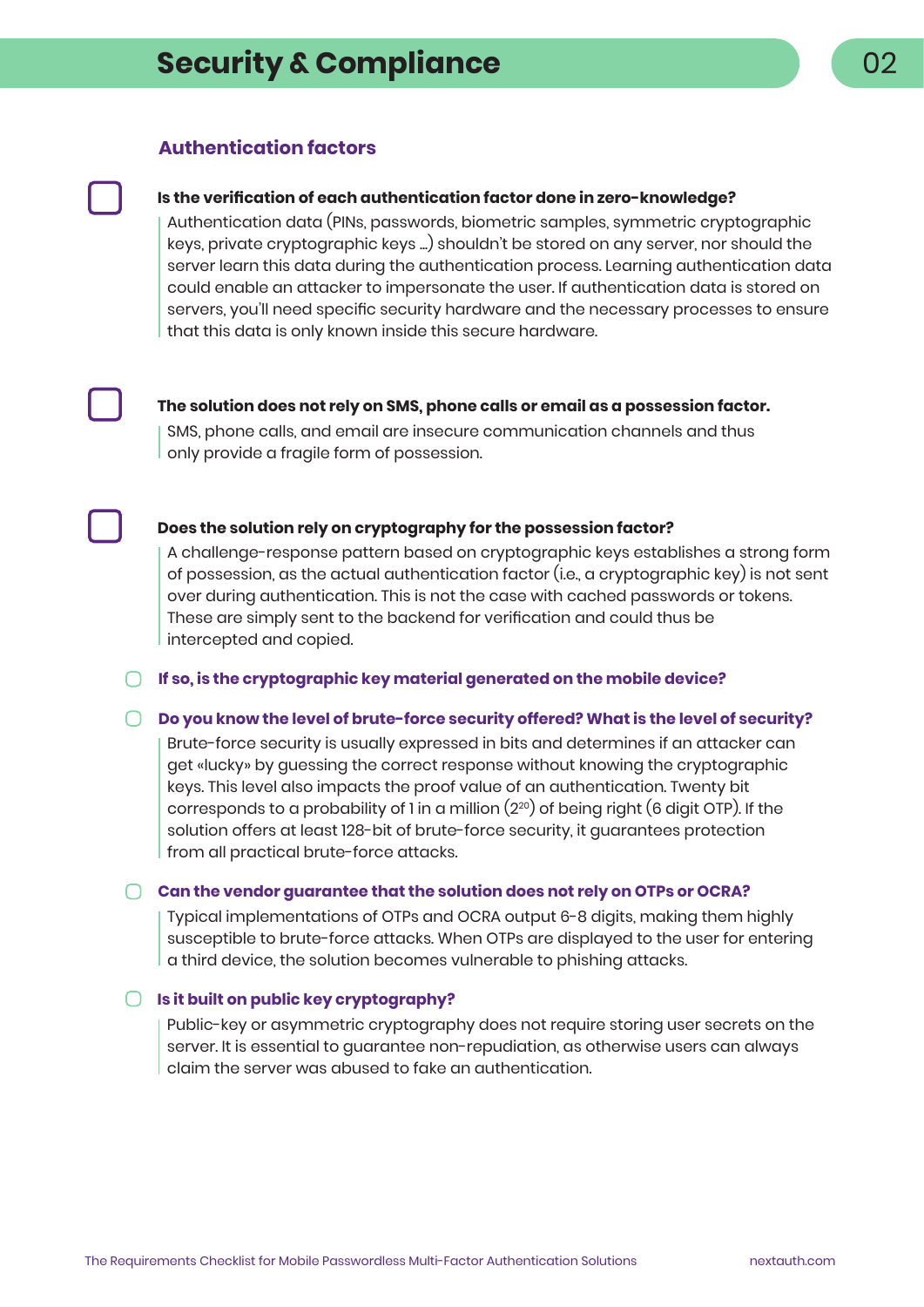# **Security & Compliance** 03

|  | Does the solution provide biometric user verification?                                                                                                                                                                             |  |  |
|--|------------------------------------------------------------------------------------------------------------------------------------------------------------------------------------------------------------------------------------|--|--|
|  | Biometric user verification provides a user-friendly factor in<br>multi-factor authentication.                                                                                                                                     |  |  |
|  | If so, what is the false acceptance rate (FAR), false rejection rate (FRR)<br>and spoof acceptance rate (SAR) for the used biometric verification?                                                                                 |  |  |
|  | Is the used biometric verification in line with GDPR?                                                                                                                                                                              |  |  |
|  | Be extra careful when the solution processes the user's (raw) biometric data on<br>devices that are not under the user's control and when your target audience also<br>includes minors.                                            |  |  |
|  | Does the biometric verification take user presence (liveness detection)<br>into account?                                                                                                                                           |  |  |
|  | Is the biometric user verification impossible to bypass?<br>A solution on the mobile phone that implements biometric user verification as a mere<br>«yes»/ «no» can easily be bypassed.                                            |  |  |
|  | Can it be tied to the user's current the set of biometric features?<br>For additional security, invalidating key material on adding a new biometric sample<br>(e.g. new fingerprint) is advisable as this is done at the OS level. |  |  |
|  | Can the solution make use of a knowledge factor, like a PIN?                                                                                                                                                                       |  |  |

I There should always be a fallback for biometrics to authenticate the user.

### **If so, can you define a PIN policy?**

### **Are there measures in place to prevent brute-forcing of PINs?**

nextAuth has a proprietary patented MFA solution that verifies the PIN with the aid of both the mobile and the server, ensuring that no brute-force attacks are possible on either the user's mobile or the server.

### **Mobile devices**

**Does the solution take full advantage of the security features that are provided by the mobile device and operating system (OS)?**



**Is the solution regularly updated to stay compatible with the latest mobile OS versions?**

**Does the solution stay up-to-date with new security features offered by the latest mobile devices and OS versions?**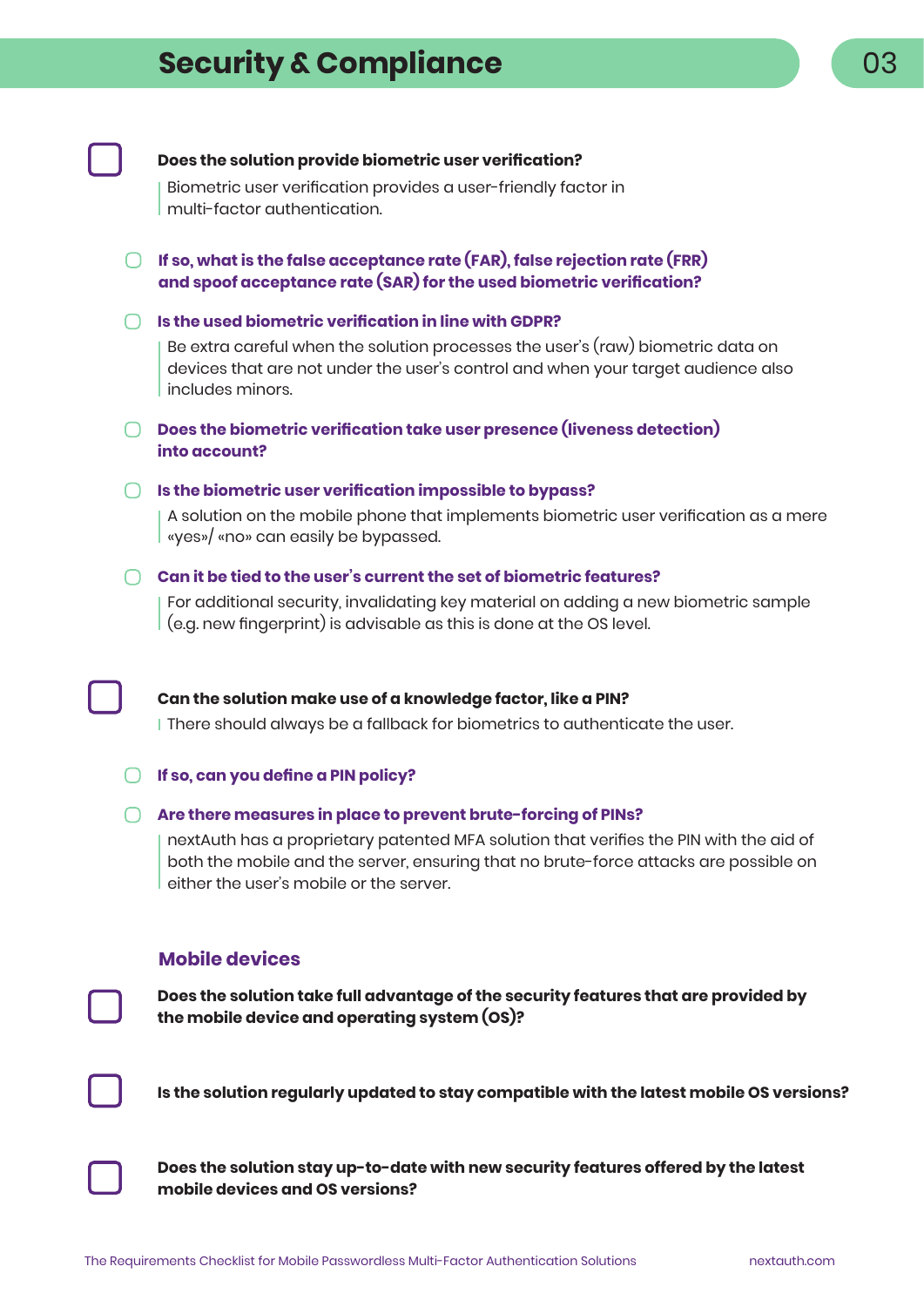# **Security & Compliance**



### **The solution comes with an embedded cryptographic library. Has this library been vetted and is it up to date?**

A vendor has no control over the mobile OS's cryptographic libraries, which may be outdated and not even updatable by your users.

**Does the solution provide insights into which device, OS version, OS patch version... is being used for authentication?**



**Does the solution detect rooted/jailbroken devices, debuggers, emulators, hooking, and interception attempts?**

**Does the solution have built-in anti-debugging mechanisms and does it protect against reverse engineering?**

### **Secure Communication Channels**

**Does the solution provide an extra layer of cryptography to secure mobile to backend communication? Does the solution ensure authenticity and confidentiality of messages?**

Although TLS provides a secure channel at the transport layer, it does not do so at the application layer (i.e. user authentication or signatures). Moreover, TLS typically terminates at load balancers, not the actual authentication server. An end-to-end channel between mobile device and the actual authentication server, with binding of the user authentication gives stronger security guarantees.



**Does the solution enable the mobile and server to engage in continuous authentication thanks to this secure channel?**



**Are push messages encrypted and authenticated as originating from your backend?**

The push message mechanisms, i.e., FireBase Cloud Messaging (FCM for Android devices) and Apple Push Notification service (APNs for iOS devices) do not provide end-to-end security.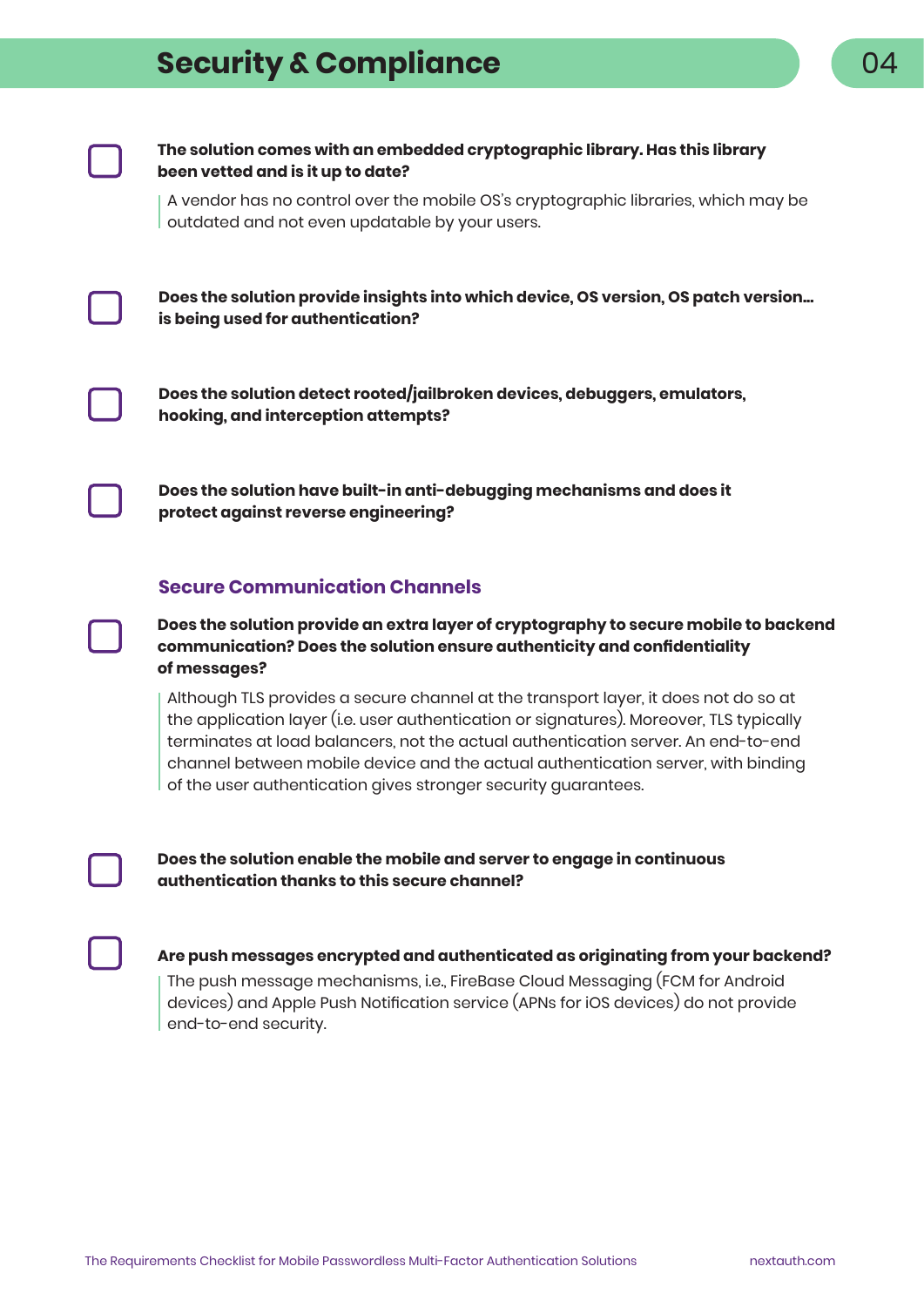# **Security & Compliance 1996 Compliance 1996 CO**

**Compliance**

◯ PSD2 / Strong Customer Authentication Q eIDAS Q GDPR

**Does the solution implement the security controls as defined by OWASP's Mobile Application Security Verification Standard? If so, to which level?**

Mobile apps should at least implement OWASP MASVS L1 controls and preferably L2+R controls.

**Has the solution been penetration tested or has its security been reviewed?**

**Is the vendor open to discussing the used security mechanisms?**

**Does the solution enable you to keep detailed logs about your users' activity to create custom reports, ideal for security analysis and compliance auditors?**

**Does the vendor track vulnerabilities and release patches within a reasonable time frame?**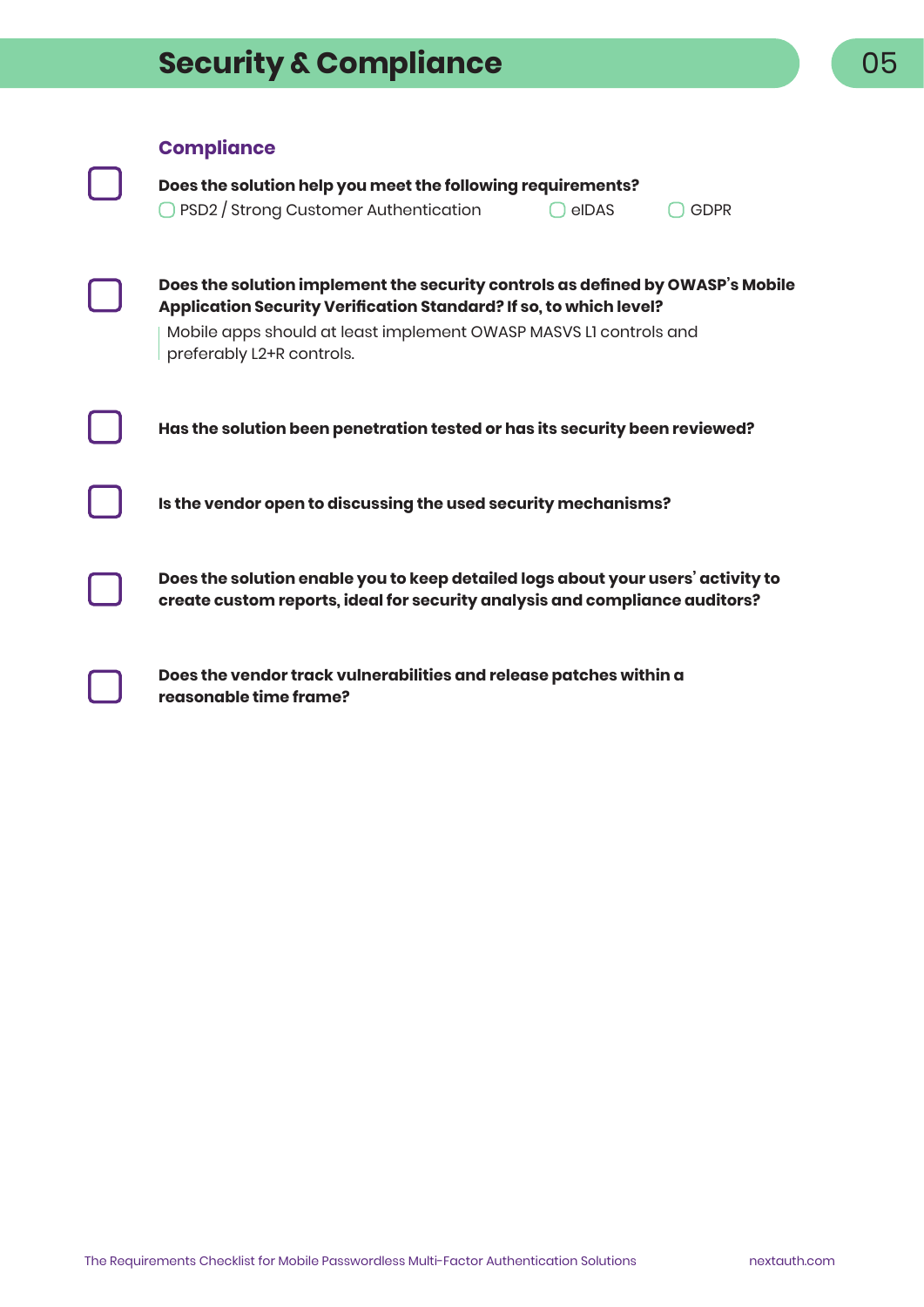# **User experience**





### **Does the vendor provide modules or APIs to allow user self-registration and self-management?**

Self-service capabilities, such as registering new devices and choosing between authentication mechanisms, lighten the IT team's administrative load, accelerate user adoption, and are crucial to user retention.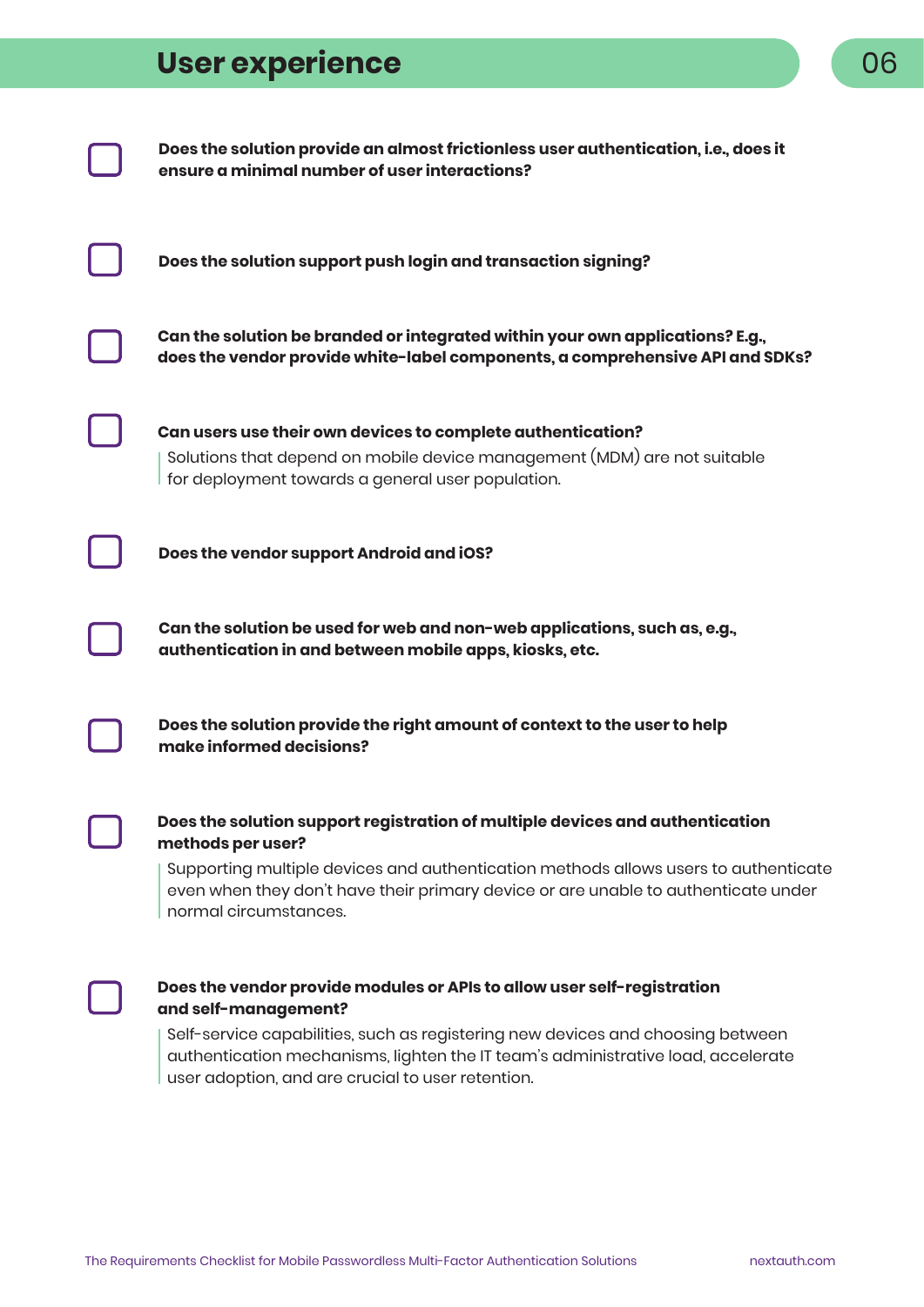# **Strategic business value**

**Does the solution align with your deployment model?**

I In your infrastructure, in your cloud, or as a SaaS?



**Does the solution enable you to keep control over your users' authentication process?** Do you need a 3rd party provider, or does the solution allow you to fully own the authentication process and dispose of the users' authentication data?



**Is your solution compatible with other business initiatives, such as enabling remote work or onboarding cloud applications? Does it integrate with your Single Sign On (SSO)?**

**Does the authentication solution support the full breadth of users' authentication use-cases?**

**Is the solution usable for both your users (enrollment, activation and daily authentication) and administrators (user and solution management)?**

**Is the vendor willing and able to extend their product offering, potentially with third-party technology, to precisely solve your authentication challenges?**

**Does the vendor have an R&D department that keeps the solution relevant?**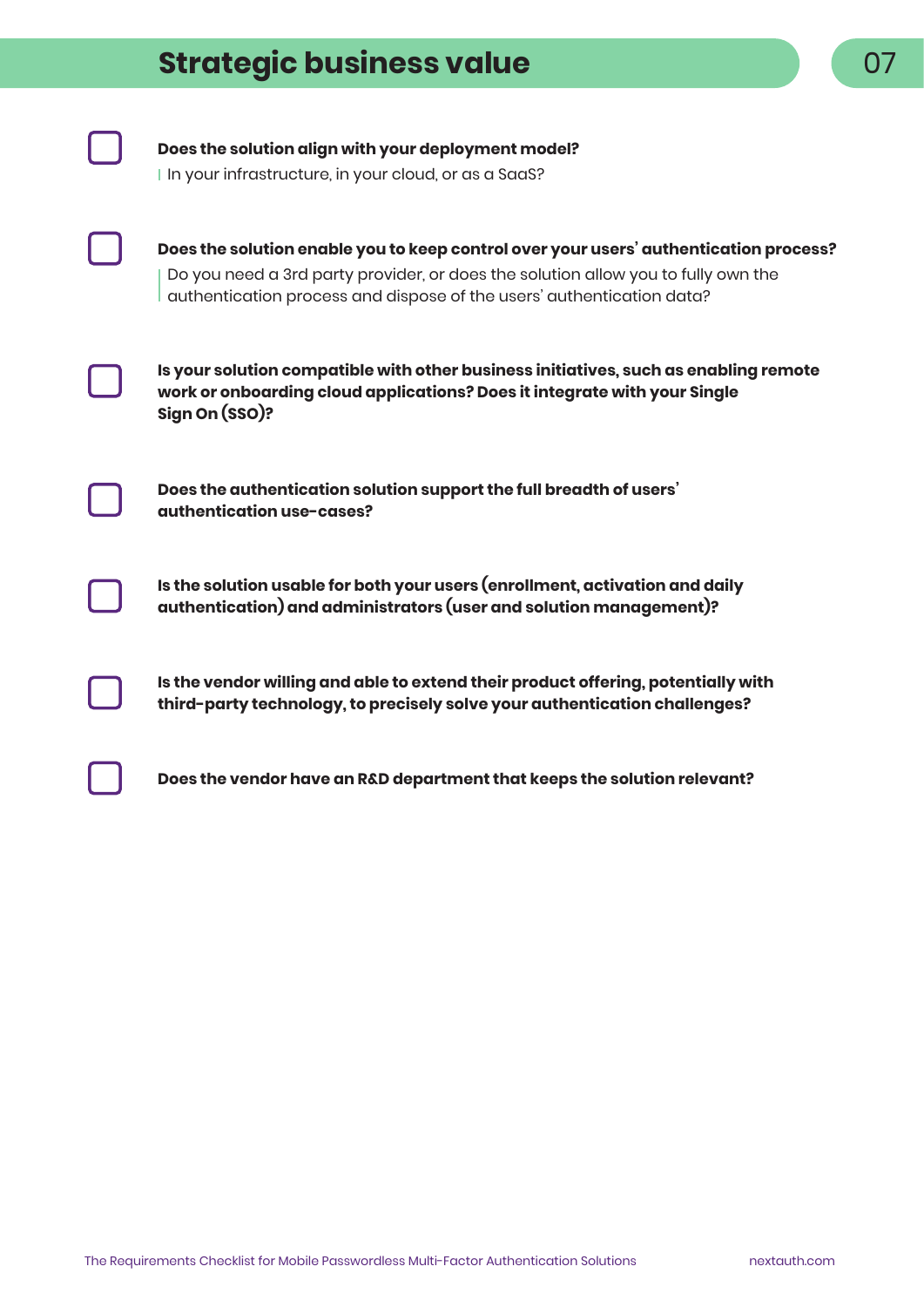# **Integration**

### **Analysis and Proof of Concept**

**Does the vendor provide you with a solution that meets your requirements, instead of force-fitting their solution into your environment?**

**Do you have the opportunity to run a proof of concept?**

### **Deployment**

**What do you need to do to deploy the solution regarding server-side integration, app development?**

**Can the solution be deployed in a matter of days instead of months?**

**Does the solution provide extensive documentation on integration?**

**Does the solution run on both on-premises architectures and emerging cloud models?**

## **Is the solution cloud-agnostic?** Avoid being locked into one specific cloud provider, e.g., AWS, Azure, Google.

#### **Does the solution include RESTful APIs, SDKs, or plug-ins?**

These simplify integration into other applications and make it easier for your developers to quickly add authentication and get back to developing new, strategic features that increase business value.

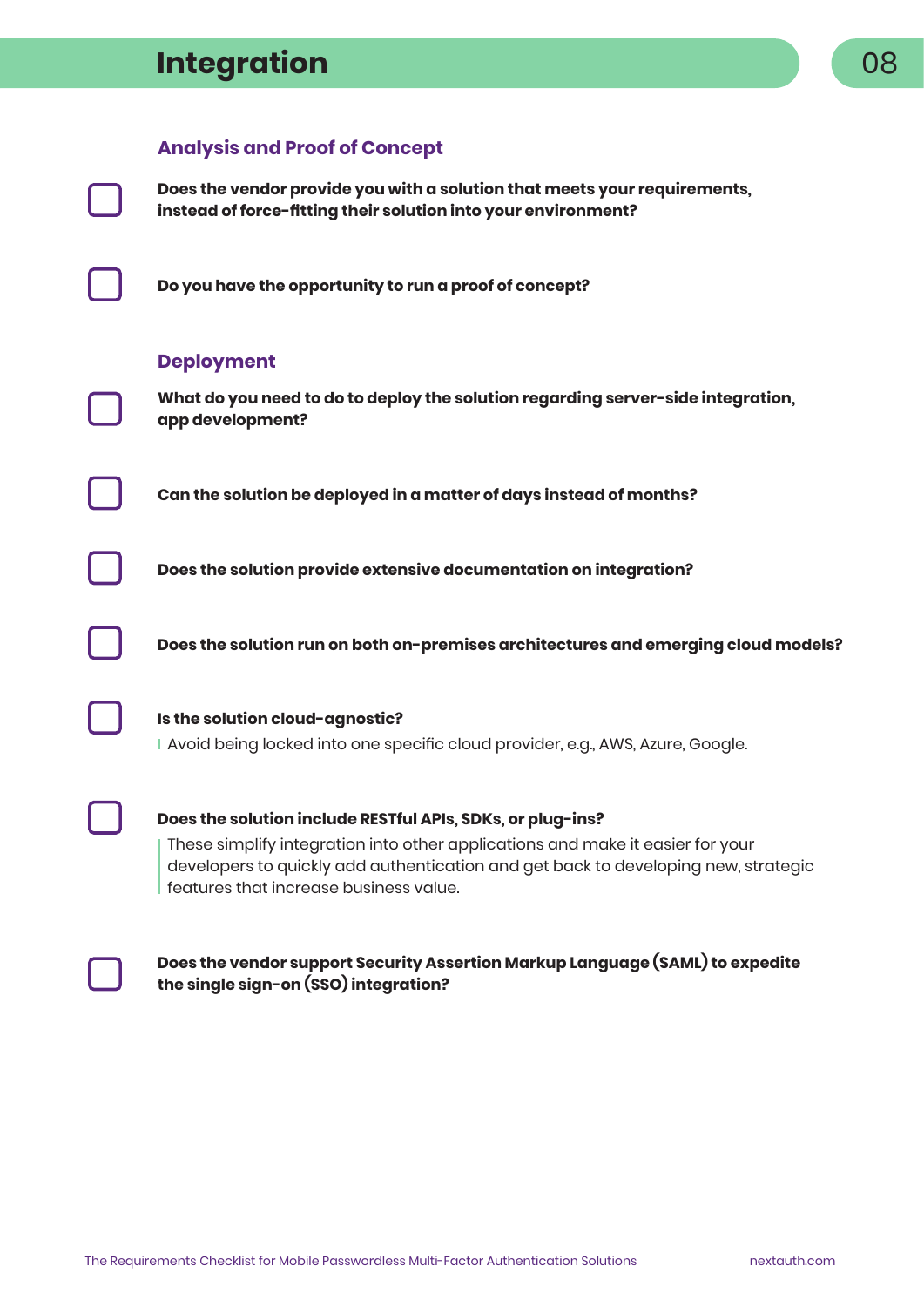# **Integration** 09

# **Scalability**

#### **Does the solution scale horizontally and vertically?**

Horizontal scaling refers to adding additional nodes, vertical scaling describes adding more power to your current machines. In general, horizontal scaling is cheaper.



**Is the server of the solution capable of processing large volumes of authentication requests, and can it support mass deployments in various customer interfacing applications?**

## **Availability (SaaS only)**

**Is the solution's availability statistically higher than 99,99%?**

**Do you know what the vendor would do in case of the 0,01%?**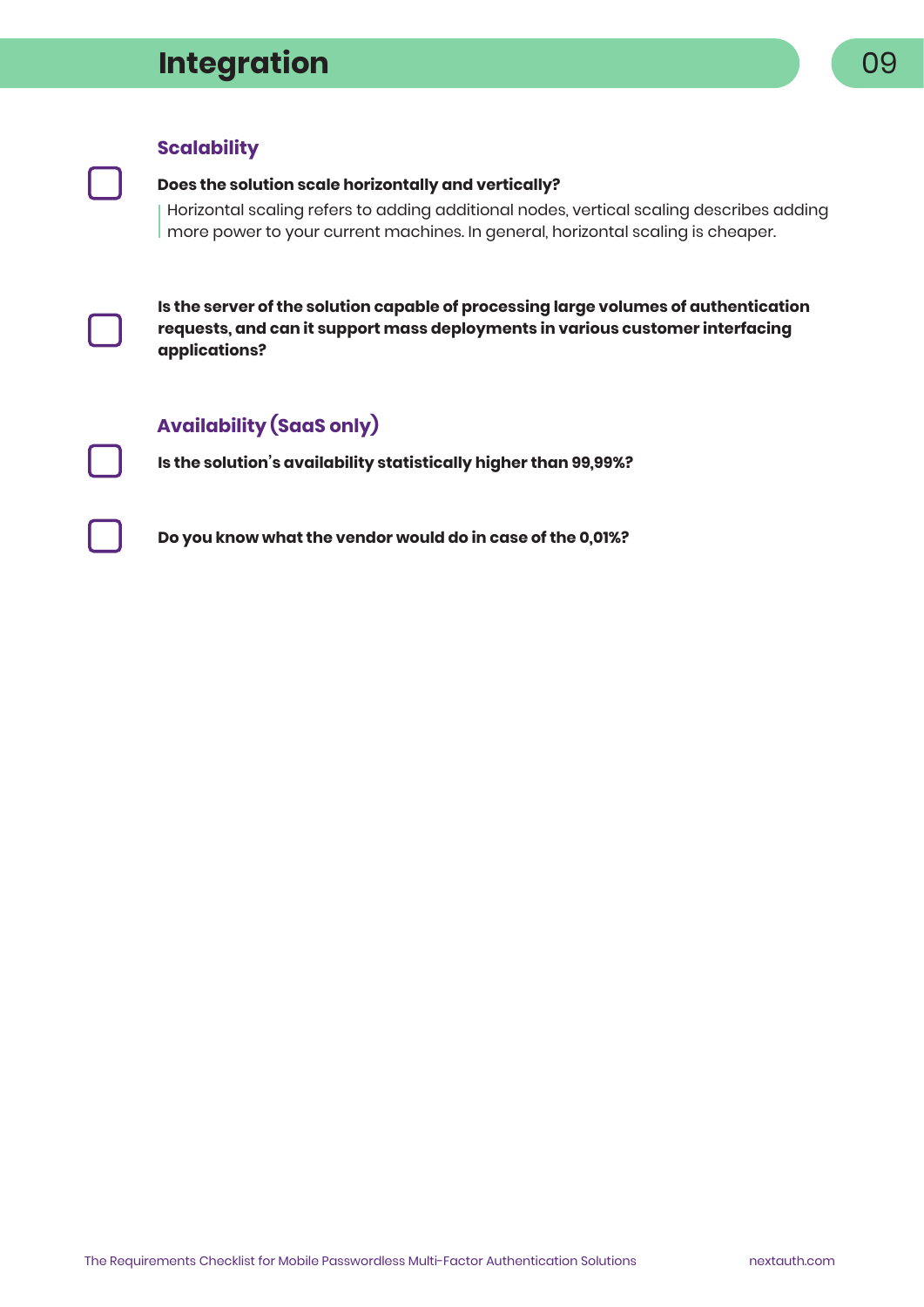### **Basic Price Model**

**Is the vendor's pricing per user, active user, device, integration, authentication, etc.?** Payment per (active) user makes it easier to predict costs and scale.



### **Is there a cost associated with every authentication attempt?**

Next to a possible direct cost as per the agreed pricing, make sure communication costs (e.g., sending out SMSes, emails, making phone calls, etc.), if any, are included, or costs are taken into account.

#### **Is the solution a SaaS, or is it deployed as a managed service or in-house?**

Running software as a SaaS puts most of the responsibility for keeping it running on the provider. This comes with a cost and reduces your control with strong vendor lock-in. A good SLA is crucial but will increase the price. Running software as managed service or in-house will enable you to maintain control over the solution, its deployment, the service and performance level, and its costs. Deploying authentication software in the same environment as your other systems also has the benefit of reducing issue resolution times and limiting the number of suppliers/ vendors involved in this process.

**For tiered pricing plans, are all required functionalities available in your license tier or make a list of upcharges?**

### **Direct Cost Components**

**Are you proactively informed of the typical time and labor commitment setup and integration take, including all testing and troubleshooting?**

**What is the cost of hosting the server software (servers, network, maintenance, monitoring, etc.)?**

**What is the annual license cost for ongoing upgrades, patches and support?**

**What is the cost of performing updates of the solution?**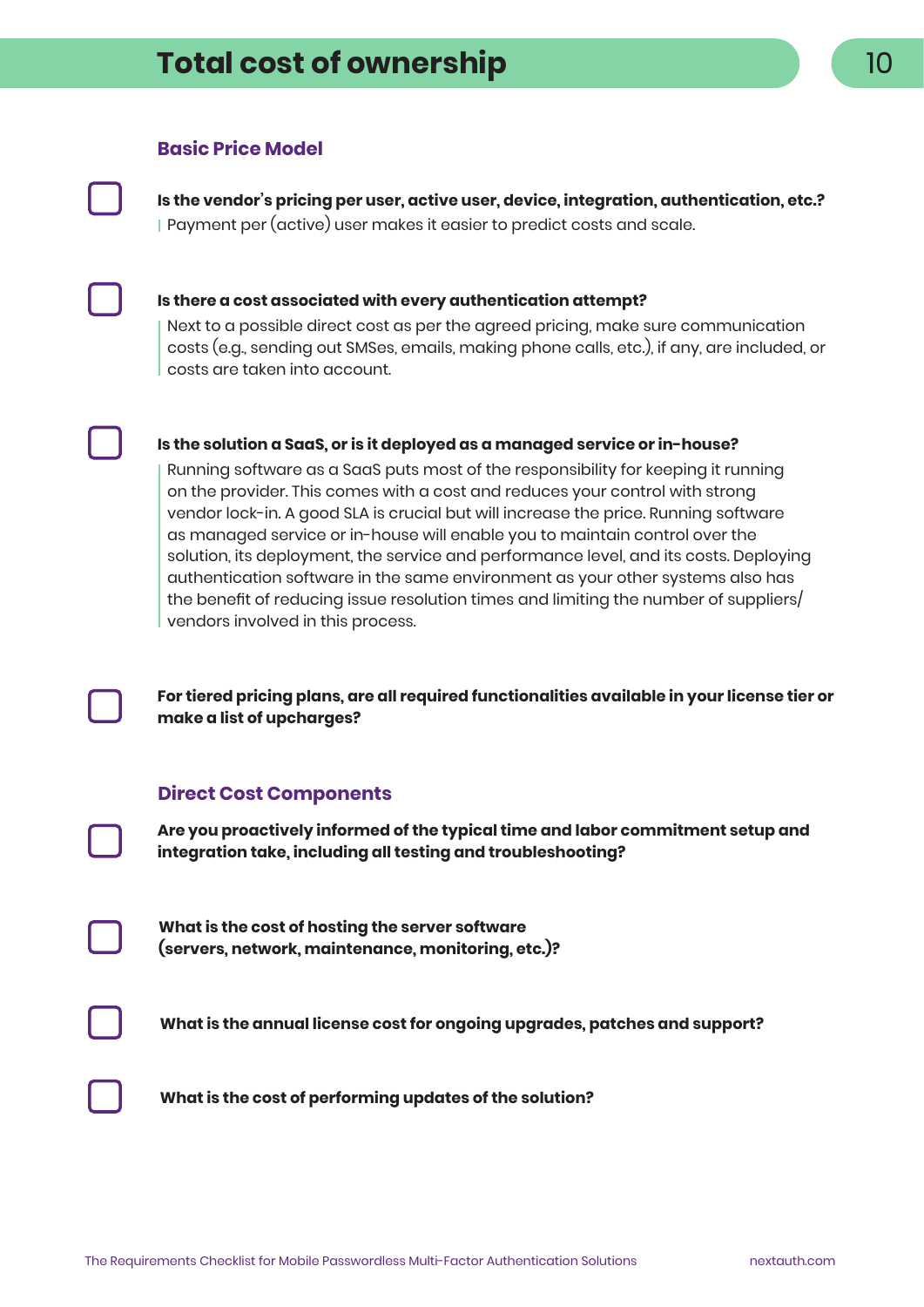

### **Are high availability (redundancy) and business continuity (disaster recovery) configurations included in the price?**

Some vendors charge additional costs for setting up multiple instances of their server software. This can end up tripling your costs.

### **Indirect Costs/Benefits**



**Does the solution enable you to save on password resets by not supporting passwords?** Organizations pay between €63 and €184 per password reset, and up to 50% of helpdesk calls are password reset-related.



**Does the solution enable you to save on SMS?** Organizations pay up to 10 euro cents per SMS.

**Does the solution enable you to get rid of HSMs?**



### **Does the solution rely on hardware tokens as an authentication factor?**

Token-based solutions are often more expensive to distribute and manage than they are to buy. Furthermore, up to 25% of the IT support's workload revolve around resolving issues around tokens.

**Does the solution provide upfront value or incur hidden costs to your organization?**



**Will the end-user enrollment/migration take less than a week?** You should be able to enroll users in a matter of days.



**Does using the solution require any additional administrative training and helpdesk time? If so, does the vendor provide training?**

**Is bulk enrollment/migration possible?**